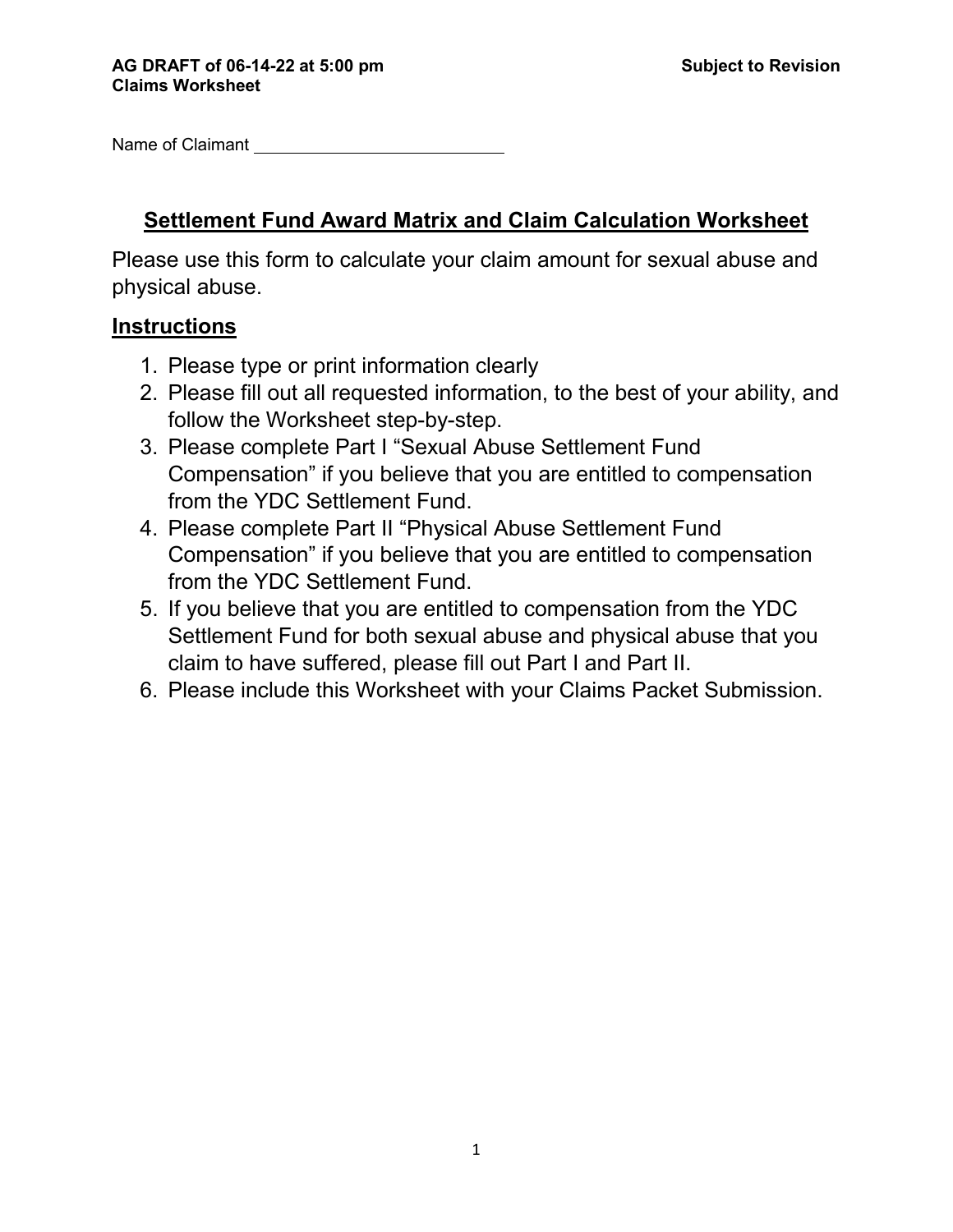Name of Claimant Name of Claimant

### **I. Sexual Abuse Settlement Fund Compensation**

### **A. Sexual Abuse Base Calculation Table**

| <b>Categories</b><br>(from<br>most<br>serious to<br>least<br>serious) | Description <sup>1</sup>                                                                                                                                    | <b>Base</b><br><b>Award</b> | <b>Most serious</b><br>form of<br>abuse you<br>claim to<br>have<br>suffered<br>(check one<br>(box | <b>Number of</b><br>times you<br>claim that<br>each form of<br>sexual abuse<br>occurred (fill<br>in each<br>category that<br>applies) |
|-----------------------------------------------------------------------|-------------------------------------------------------------------------------------------------------------------------------------------------------------|-----------------------------|---------------------------------------------------------------------------------------------------|---------------------------------------------------------------------------------------------------------------------------------------|
| A                                                                     | Anal or Genital Rape (Sexual<br>Penetration of the Anus or Genital<br>Openings)                                                                             | \$200,000                   |                                                                                                   |                                                                                                                                       |
| B                                                                     | Oral Rape (Fellatio, Cunnilingus,<br>Sexual Penetration of the Mouth)                                                                                       | \$150,000                   |                                                                                                   |                                                                                                                                       |
| C                                                                     | Intimate Sexual Touching<br>(Masturbation)                                                                                                                  | \$100,000                   |                                                                                                   |                                                                                                                                       |
| D                                                                     | Other Touching (Groping)                                                                                                                                    | \$50,000                    |                                                                                                   |                                                                                                                                       |
| E                                                                     | <b>Conduct Creating a Reasonable</b><br>Apprehension of Sexual Touching<br>or Sexual Penetration (Indecent<br>Exposure, Lewdness, Violations of<br>Privacy) | \$25,000                    |                                                                                                   |                                                                                                                                       |

### **Calculating Adjusted Frequency Total:**

l

- **a.** Number of incidents of sexual abuse in your most serious category
- **b.** If applicable, add together the total number of times of sexual abuse in the next two lower categories only
- **c.** Divide by 2 the number in Line (b) (round up to next whole number)
- **d.** Add together the numbers in Lines (a) and (c)

<span id="page-1-0"></span><sup>1</sup> For definitions of each category of sexual abuse, please see the Valuation Guidelines and/or Glossary.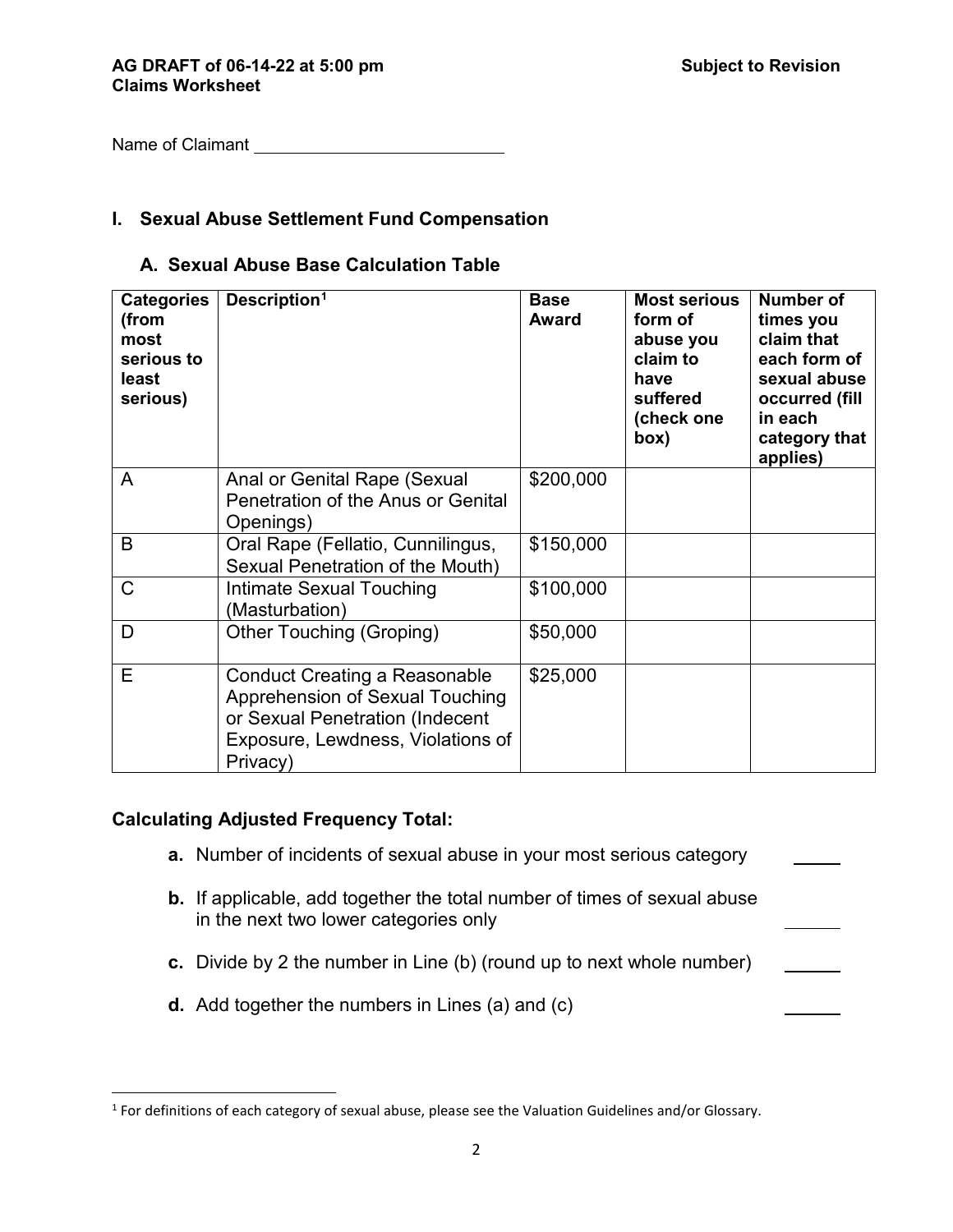**The number in Line (d) is your Adjusted Frequency Total. Please write it in the blank below.**

**e. Adjusted Frequency Total:** 

## **B. Frequency Multipliers Table**

| <b>Adjusted Frequency Total</b> | <b>Multiplier</b> | Select the level applicable<br>using your Adjusted<br><b>Frequency Total:</b> |
|---------------------------------|-------------------|-------------------------------------------------------------------------------|
| Frequency (1 time)              | 1.0               |                                                                               |
| Frequency (2times)              | 2.0               |                                                                               |
| Frequency (3 times)             | 3.0               |                                                                               |
| Frequency (4 times)             | 4.0               |                                                                               |
| Frequency (5 times)             | 5.0               |                                                                               |
| Frequency (6-9 times)           | 7.0               |                                                                               |
| Frequency (10-14 times)         | 9.0               |                                                                               |
| Frequency (15-19 times)         | 11.0              |                                                                               |
| Frequency (20-24 times)         | 13.0              |                                                                               |
| Frequency (25 or more times)    | 15.0              |                                                                               |

### **Calculating Frequency Adjusted Base Award:**

- **f.** Use the Adjusted Frequency Total from Line (e) and write the appropriate corresponding Multiplier in Frequency Multipliers Table (Table B)
- **g.** Multiply the Base Award of Most Serious Form of Abuse you claim to have suffered (found in Table A) by the Multiplier in Line (f)  $\$\$

**The amount in Line (g) is your Frequency-Adjusted Base Award. Please write it in the blank below.** 

**h. Frequency-Adjusted Base Award**: **\$\_\_\_\_\_\_\_\_\_\_\_\_\_\_**

## **C. Aggravating Factors Causing Enhancements for Extraordinary Circumstances Table**

| <b>Aggravating Factors</b>                   | Check each<br>aggravating<br>factors that<br>applies to you | <b>Enhancement</b><br>(multiplication<br>may apply) | <b>Enhancement</b><br><b>Amount</b> |
|----------------------------------------------|-------------------------------------------------------------|-----------------------------------------------------|-------------------------------------|
| Sexual abuse that resulted in a<br>pregnancy |                                                             | \$200,000                                           |                                     |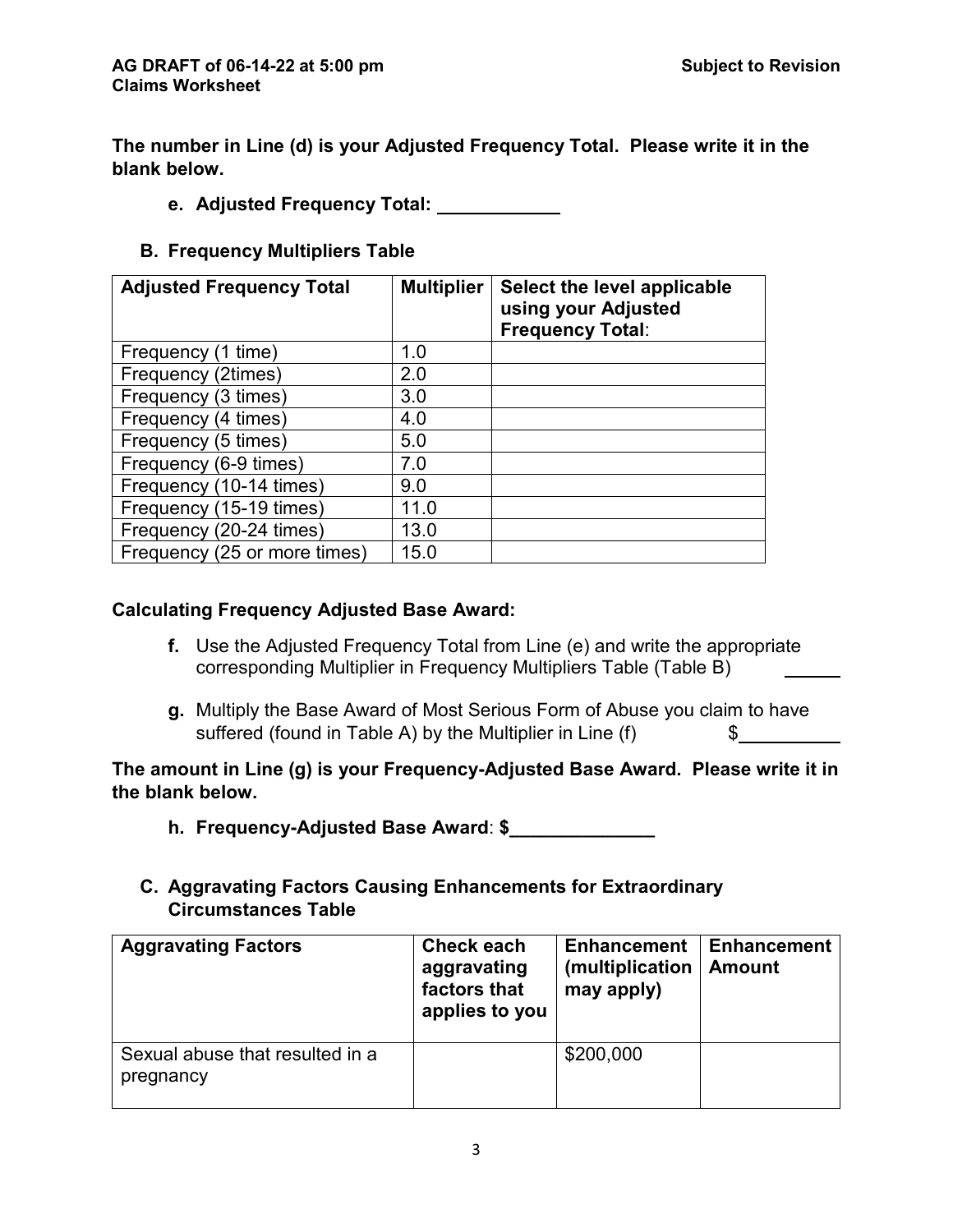| Sexual abuse that resulted in a<br>sexually transmitted disease<br>(STD)                                                                       | \$100,000                                                                                                  |  |
|------------------------------------------------------------------------------------------------------------------------------------------------|------------------------------------------------------------------------------------------------------------|--|
| Sexual abuse where photographs<br>or a video recording was taken<br>during the incident                                                        | \$50,000                                                                                                   |  |
| <b>Different Actors perpetrated</b><br>separate incidents (only<br>applicable if claimant claims more<br>than one incident of sexual<br>abuse) | Multiply the<br>base award of<br>the most<br>serious sexual<br>abuse claimed<br>(from Table A)<br>by $.5$  |  |
| Duration (continuous course of<br>conduct extending more than 24<br>months)                                                                    | Multiply the<br>base award of<br>the most<br>serious sexual<br>abuse claimed<br>(from Table A)<br>by $.25$ |  |
| Incident of sexual abuse<br>accompanied by unjustified out of<br>community confinement                                                         | Multiply the<br>base award of<br>the most<br>serious sexual<br>abuse claimed<br>(from Table A)<br>by $.25$ |  |
| Youthful Claimant (Claimant was<br>under 13 at the time of first<br>incident of sexual abuse)                                                  | Multiply the<br>base award of<br>the most<br>serious sexual<br>abuse claimed<br>(from Table A)<br>by $.25$ |  |
| More than one Actor physically<br>participated in a single incident of<br>sexual abuse                                                         | Multiply the<br>base award of<br>most serious<br>multi-actor                                               |  |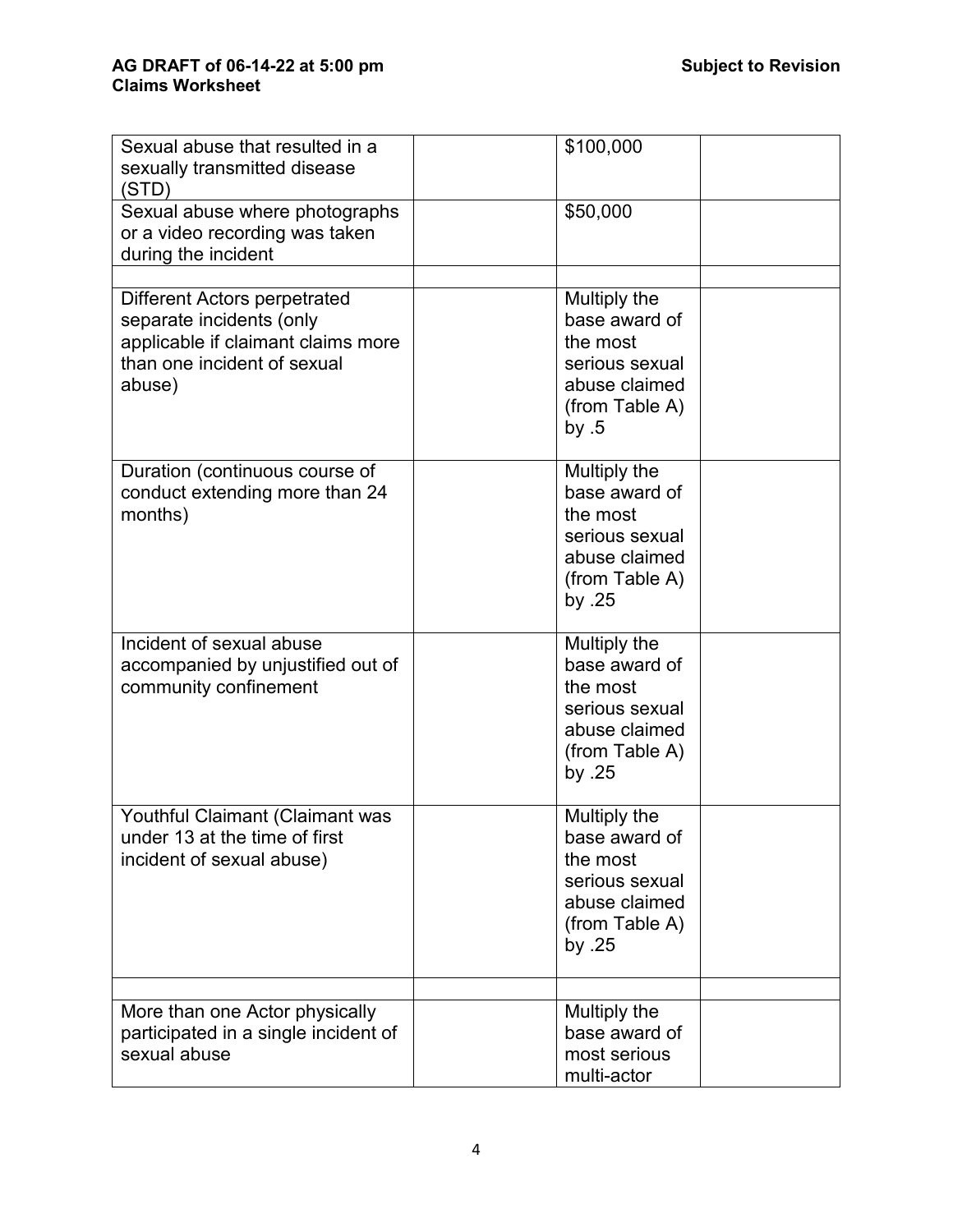#### AG DRAFT of 06-14-22 at 5:00 pm **Claims Worksheet**

|                                                                                                                                                                                                                                                                                                                                  | incident (from<br>Table A) by .5                                                                                          |  |
|----------------------------------------------------------------------------------------------------------------------------------------------------------------------------------------------------------------------------------------------------------------------------------------------------------------------------------|---------------------------------------------------------------------------------------------------------------------------|--|
| Use of deadly weapon during an<br>incident of sexual abuse                                                                                                                                                                                                                                                                       | Multiply the<br>base award of<br>most serious<br>incident where<br>a deadly<br>weapon was<br>used (from<br>5. Table A) by |  |
| An additional Actor observed,<br>stood by or acted as a lookout<br>during an incident of sexual abuse                                                                                                                                                                                                                            | Multiply the<br>base award of<br>most serious<br>incident with<br>an observer<br>(from Table A)<br>by $.25$               |  |
| Extraordinary harm that is not<br>accounted for in enhancements<br>(please describe in your own<br>words <i>[on page/question#] of the</i><br>Claim Form any other way in<br>which the sexual abuse you have<br>claimed impacted you to a<br>significantly greater extent than a<br>typical survivor of similar sexual<br>abuse) | Multiply the<br>base award of<br>the most<br>serious<br>category of<br>sexual abuse<br>by an amount<br>up to $.50$        |  |

## **Calculating Total Enhancement Amount**

**i.** For each Aggravating Factor that you checked and that you believe applies to you, add together the corresponding Enhancement Amount.

## **The number in Line (i) is the Total Enhancement Amount that relates to your claim for sexual abuse. Please write it in the blank below.**

**j. Total Enhancement Amount:** 

**Calculating the Final Sexual Abuse Claim Amount**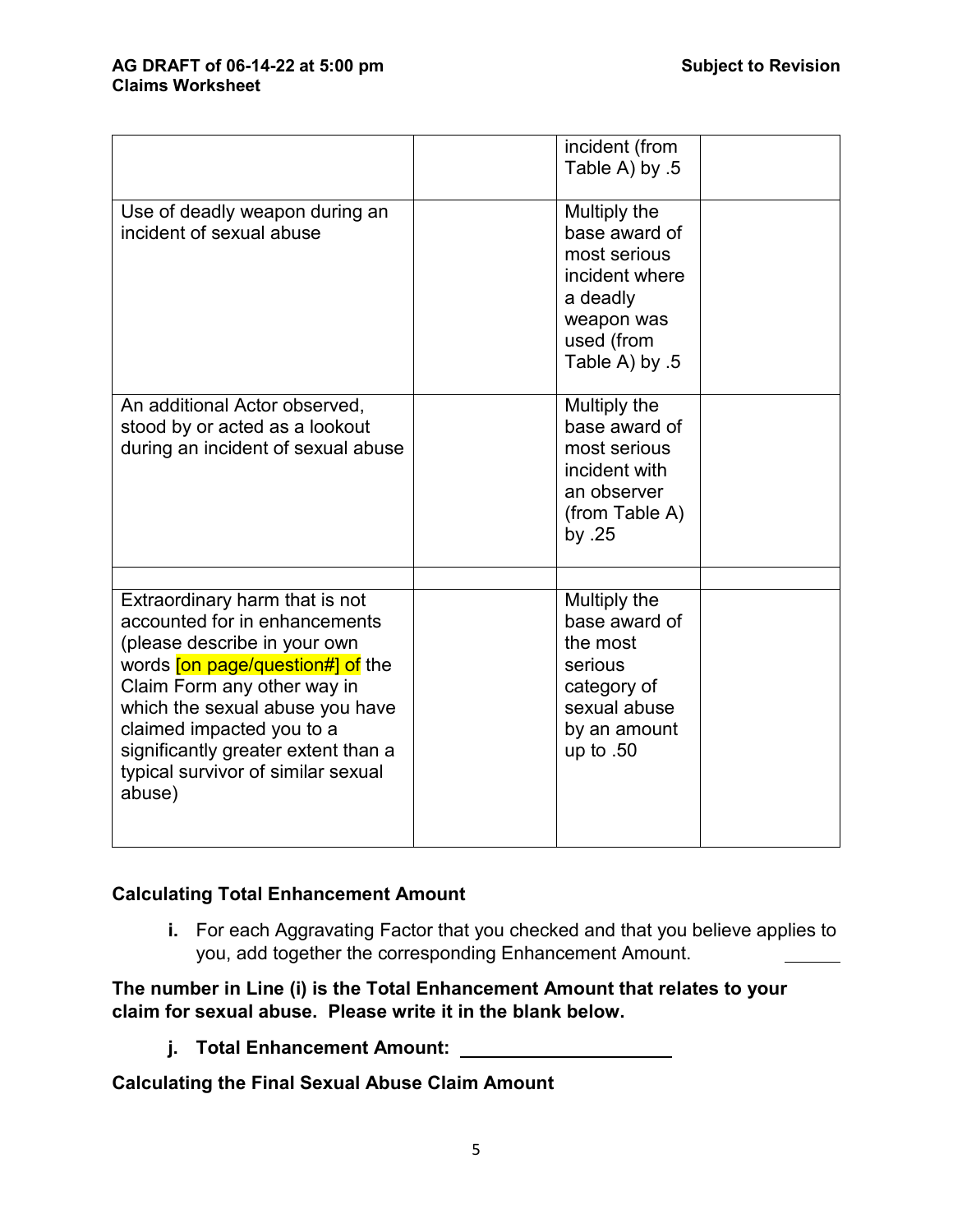**k.** Add the Total Enhancement Amount in Line (j) to the Frequency-Adjusted Base Award in Line (h):  $\frac{1}{2}$ 

**The amount in Line (k) is the Final Sexual Abuse Claim Amount that relates to your claim for sexual abuse. This amount may be reduced by the Administrator.**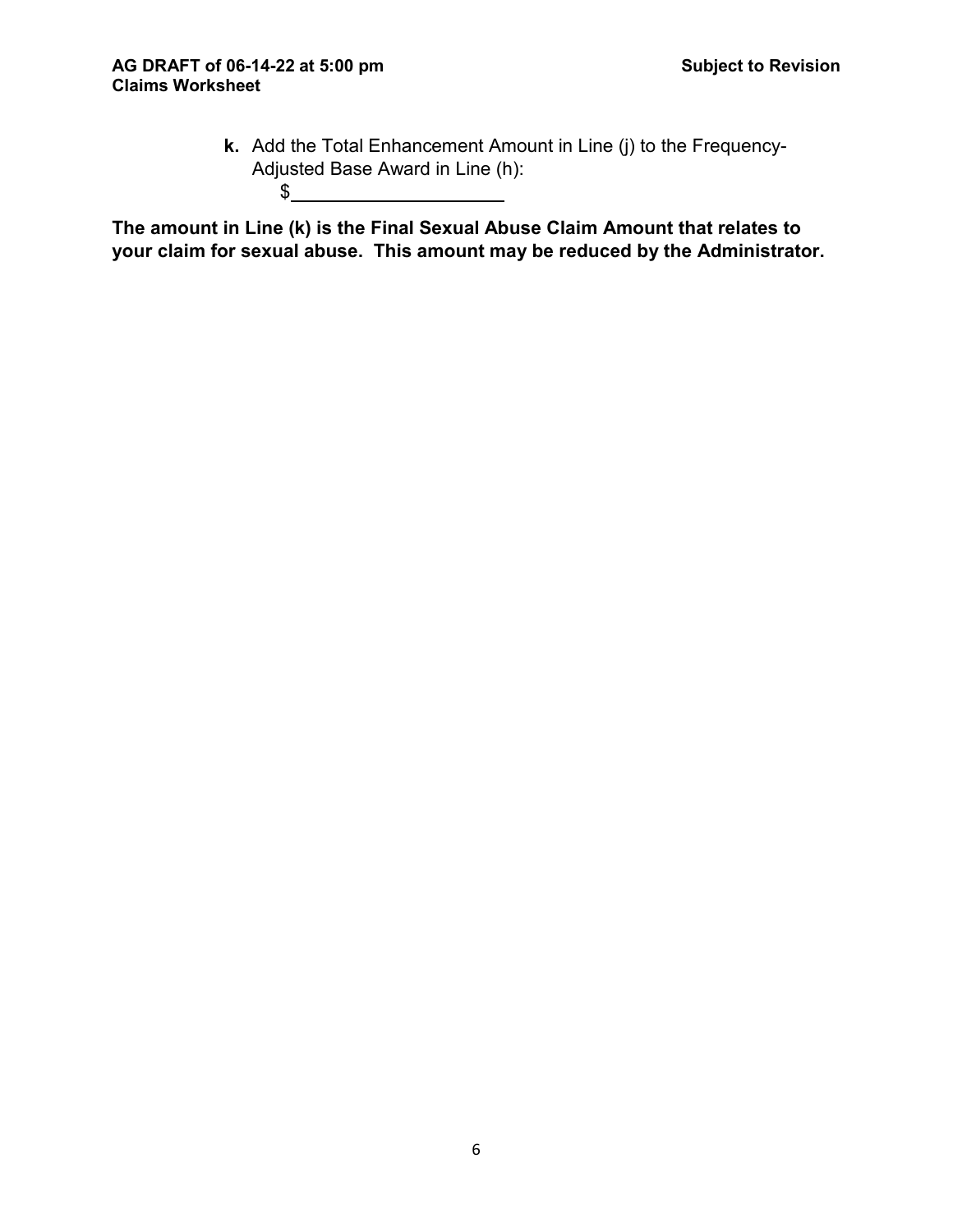## **II. Physical Abuse Settlement Fund Award Matrix and Claim Calculation Form**

| Category | <b>Description</b>                                                            | <b>Base</b><br><b>Award</b> | <b>Most</b><br><b>serious</b><br>form of<br>abuse you<br>suffered<br>(check one<br>box) | Number of<br>times each<br>type of<br>abuse<br>happened to<br>you (fill in<br>each<br>category<br>that applies) |
|----------|-------------------------------------------------------------------------------|-----------------------------|-----------------------------------------------------------------------------------------|-----------------------------------------------------------------------------------------------------------------|
| A        | Physical abuse resulting in<br>permanent or life-threatening<br>bodily injury | \$50,000                    |                                                                                         |                                                                                                                 |
| B        | Physical abuse resulting in<br>serious bodily injury                          | \$25,000                    |                                                                                         |                                                                                                                 |
| C        | Physical abuse resulting in bodily<br>injury                                  | \$10,000                    |                                                                                         |                                                                                                                 |
| D        | Physical abuse with no significant<br>injury                                  | \$2,500                     |                                                                                         |                                                                                                                 |

## **A. Physical Abuse Base Calculation Table**

## **Calculating Adjusted Frequency Total:**

- a. Number of times of physical abuse in your most serious category
- b. If applicable, count the total number of times of physical abuse in the next lower category
- c. Divide by 2 the number in Line (b) (round up to next whole number)
- d. Add together the numbers in Lines (a) and (c)

**The number in Line (d) is your Adjusted Frequency Total. Please write it in the blank below.**

**e. Adjusted Frequency Total:** 

## **B. Frequency Multipliers Table:**

| <b>Adjusted Frequency Total</b> |     | Multiplier   Check the level applicable to<br>your Adjusted Frequency<br>Score: |
|---------------------------------|-----|---------------------------------------------------------------------------------|
| Frequency (1 time)              | 1.0 |                                                                                 |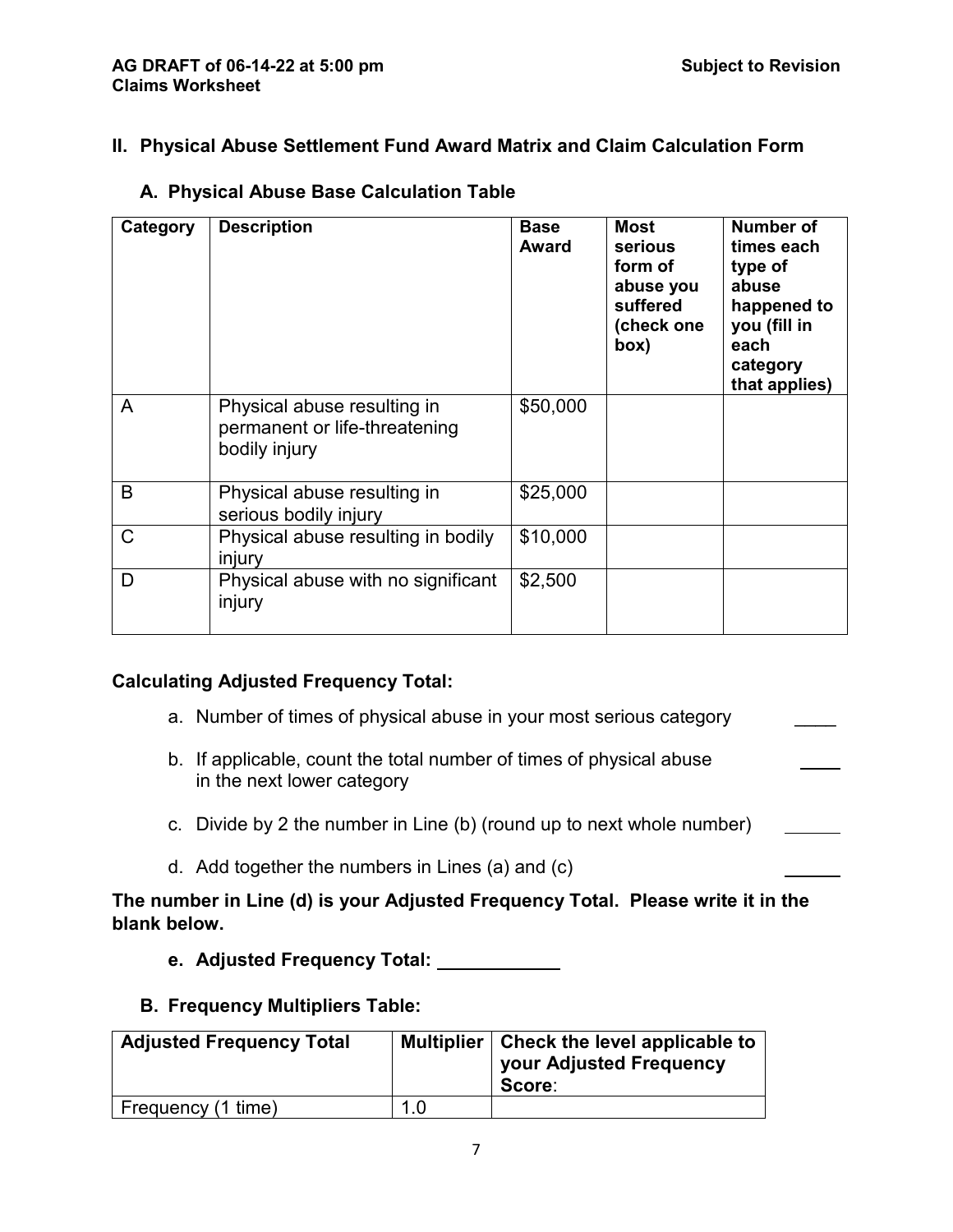| Frequency (2-5 times)        |     |  |
|------------------------------|-----|--|
| Frequency (6-10 times)       | 3.0 |  |
| Frequency (11-14 times)      | 4.0 |  |
| Frequency (15 or more times) | 5.0 |  |

### **Calculating Frequency Adjusted Base Award:**

- f. Use the Adjusted Frequency Number from Line (e) and find the appropriate corresponding Multiplier in the Frequency Multipliers Table (Table B)
- g. Multiply the Base Award of Most Serious Form of Abuse you claim to have suffered (found in Table A) by Line  $(f)$  \$

**The amount in Line (g) is your Frequency-Adjusted Base Award. Please write it in the blank below.** 

**h. Frequency-Adjusted Base Award**: **\$\_\_\_\_\_\_\_\_\_\_\_\_\_\_**

#### C. **Extraordinary harm enhancements:**

| <b>Aggravating Factors</b>                                                                                                                                                                                       | <b>Check each</b><br>aggravating<br>factor<br>applying to<br>your claim | <b>Enhancement</b><br>(multiplication may<br>apply)                                                                    | <b>Enhancement</b><br><b>Amount</b> |
|------------------------------------------------------------------------------------------------------------------------------------------------------------------------------------------------------------------|-------------------------------------------------------------------------|------------------------------------------------------------------------------------------------------------------------|-------------------------------------|
| Physical Abuse inflicted in<br>retaliation or a punishment<br>for refusal to submit to<br>sexual advances                                                                                                        |                                                                         | Multiply the base<br>award of the most<br>serious physical<br>abuse claimed (from<br>25. Table A) by                   |                                     |
| Physical abuse<br>accompanied by unjustified<br>out of community<br>confinement                                                                                                                                  |                                                                         | Multiply the base<br>award of the most<br>serious physical<br>abuse claimed (from<br>Table A) by .25                   |                                     |
| Extraordinary harm not<br>accounted for in<br>enhancements (please<br>describe in your own words<br>[on page/question#] how<br>the physical abuse you<br>have claimed impacted you<br>to a significantly greater |                                                                         | Multiply the base<br>award of the most<br>serious physical<br>abuse claimed (from<br>Table A) by an<br>amount up to .5 |                                     |